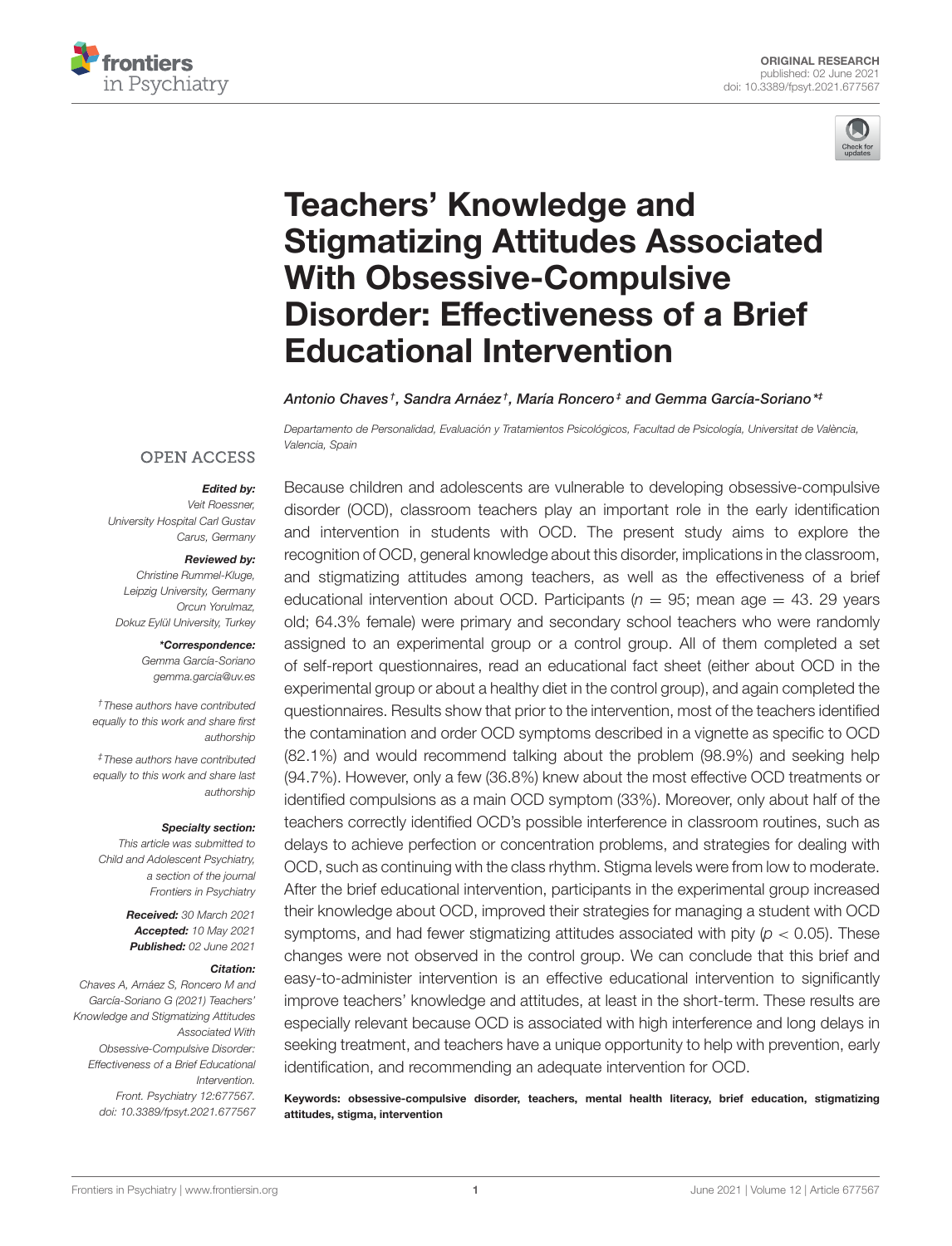# INTRODUCTION

Obsessive-compulsive disorder (OCD) is considered one of the 10 leading causes of disability worldwide [\(1\)](#page-7-0), with a lifetime prevalence of 2.30% (National Comorbidity Survey Replication) [\(2\)](#page-7-1). Children and adolescents are highly vulnerable to developing OCD [\(3\)](#page-7-2). OCD has been estimated to affect ∼1–4% of children and adolescents [\(4–](#page-7-3)[6\)](#page-7-4), and from 40 to 80% of adults with OCD experienced their first symptomatic manifestations during childhood [\(7–](#page-7-5)[12\)](#page-7-6). In fact, studies suggest that adult males experience its onset before the age of 10, and adult females during adolescence [\(2\)](#page-7-1).

Although OCD is associated with high impairment in quality of life [\(13,](#page-7-7) [14\)](#page-7-8) and considerable interference in OCD sufferers' lives, including social, emotional, and/or academic functioning [\(15\)](#page-7-9), there is usually a long delay in seeking treatment in adults [\(16,](#page-7-10) [17\)](#page-7-11), as well as in children and adolescents [\(18,](#page-7-12) [19\)](#page-7-13). In adults, studies have pointed out that between 38 and 89.8% of OCD sufferers neither ask for nor receive treatment for their symptoms [\(20–](#page-7-14)[24\)](#page-7-15). This delay in seeking treatment is a serious public health problem that has considerable effects and costs for the individual, family, mental health system, and society [\(25,](#page-8-0) [26\)](#page-8-1).

Research suggests that the level of mental health literacy (MHL), that is, the "knowledge and beliefs about mental disorders which aid their recognition, management or prevention" in the community [[\(27\)](#page-8-2), pp., 182] and the stigma, in other words, "the prejudice and discrimination that robs people with mental illness of opportunities to accomplish personal goals" [[\(28\)](#page-8-3), pp. 635] associated with OCD would explain the delayed treatment-seeking behavior of OCD patients [e.g., [\(16,](#page-7-10) [20,](#page-7-14) [29\)](#page-8-4)].

Some studies have examined the levels of MHL and public stigma, that is, "the results of the population endorsing the prejudice and discrimination of mental illness" [[\(28\)](#page-8-3), pp. 635], related to OCD in different populations, such as adolescents [\(30\)](#page-8-5) or undergraduates [e.g., [\(31,](#page-8-6) [32\)](#page-8-7)], parents of children under 18 years old [\(33\)](#page-8-8), mental health care providers [\(34\)](#page-8-9), or the general population [e.g., [\(35–](#page-8-10)[37\)](#page-8-11)]. Primary and secondary teachers play an important role in the detection, referral, and management of OCD symptoms due to their extensive interaction with the students and because children and adolescents, who are vulnerable to developing OCD, spend most of their time in school [\(38–](#page-8-12)[41\)](#page-8-13). Moreover, primary and secondary teachers often have a limited amount of mental health knowledge [\(42,](#page-8-14) [43\)](#page-8-15), do not feel confident about helping students with mental health problems [\(44\)](#page-8-16), and show stigmatizing attitudes toward mental disorders [\(45–](#page-8-17)[47\)](#page-8-18). However, little is known about teachers' general knowledge about OCD and its classroom implications. In this regard, only White et al. [\(48\)](#page-8-19) reported that elementary school teachers had significantly more knowledge about OCD than about Tourette syndrome or attentiondeficit/hyperactivity disorder.

The implementation of intervention programs focused on increasing the recognition of OCD, the use of mental health services, and disregarding stigma associated with OCD–and mental disorders in general- could help to eliminate long delays and reduce the personal and financial costs of OCD. In this regard, intervention programs focused on stigma frequently include one or more of the following components: education (replacing the most relevant myths about mental illness with correct information and accurate knowledge), direct or indirect contact (interactions with people who have a mental illness to challenge prejudice), and protest (attempts to suppress stigmatizing attitudes and representations of mental illness) [\(49\)](#page-8-20). Education has been the most commonly used strategy, and there is evidence that stigma interventions based on educational strategies are effective in reducing stigmatizing attitudes about mental illness and public stigma associated with different mental disorders among members of the community [e.g., [\(50,](#page-8-21) [51\)](#page-8-22)]. However, OCD has largely been ignored in the stigma literature [\(52\)](#page-8-23), and only a few studies have investigated the role of interventions in increasing mental health literacy about OCD and reducing the associated stigma. In general, these interventions were brief and varied in their contents and procedures: reading DSM diagnostic criteria [\(52,](#page-8-23) [53\)](#page-8-24) or broader OCD information [\(54,](#page-8-25) [55\)](#page-8-26); watching an OCD educational or contact video [\(56,](#page-8-27) [57\)](#page-8-28); or short workshops [\(48\)](#page-8-19). These interventions have been tested in different samples, such as community samples [\(53,](#page-8-24) [55\)](#page-8-26), University students [\(52\)](#page-8-23), clinical, counseling, and school psychologists [\(56\)](#page-8-27), or school teachers [\(48,](#page-8-19) [54\)](#page-8-25). Interventions carried out in schools are especially relevant because OCD often begins in adolescence, and it has been reported that children and adolescents with OCD primarily seek help from general practitioners and school staff [\(6\)](#page-7-4). In this vein, White et al. [\(48\)](#page-8-19) examined the effects of a 2-h training workshop about Tourette syndrome, with OCD and attention deficit hyperactivity disorder as possible related conditions, and they evaluated teachers' knowledge before and after the workshop. Results showed an average 5% increase in teachers' knowledge about those disorders. Data on the OCD questions revealed that, on the pretest, participants knew more about OCD than about the other conditions, and there was an unexpected significant decrease in pre- post-test scores on OCD knowledge, which could be due to confusion after increasing the knowledge about the other conditions. The Jassi et al. [\(54\)](#page-8-25) study was designed to assess the impact of reading an information packet about OCD on the awareness and knowledge of teachers and other school staff about the disorder. Results showed that, after reading the packet, there was an increase in the correct answers on an instrument measuring general knowledge about OCD, its symptoms, and recommended treatment.

The present paper aims to fill the gap in the scientific literature regarding teachers' awareness and attitudes about OCD symptoms, as well as the usefulness of an intervention for school teachers designed to increase their mental health literacy associated with OCD, decrease the stigma, and offer guidelines for necessary actions in working with students with OCD in the classroom. The aims of this study are three-fold: (1) to analyze OCD recognition, general knowledge about OCD (i.e., symptomatology, causes, and treatments), and its implications in the classroom among teachers; (2) to explore OCD public stigma levels in teachers; and (3) to assess the effectiveness of a brief educational intervention for teachers on OCD recognition,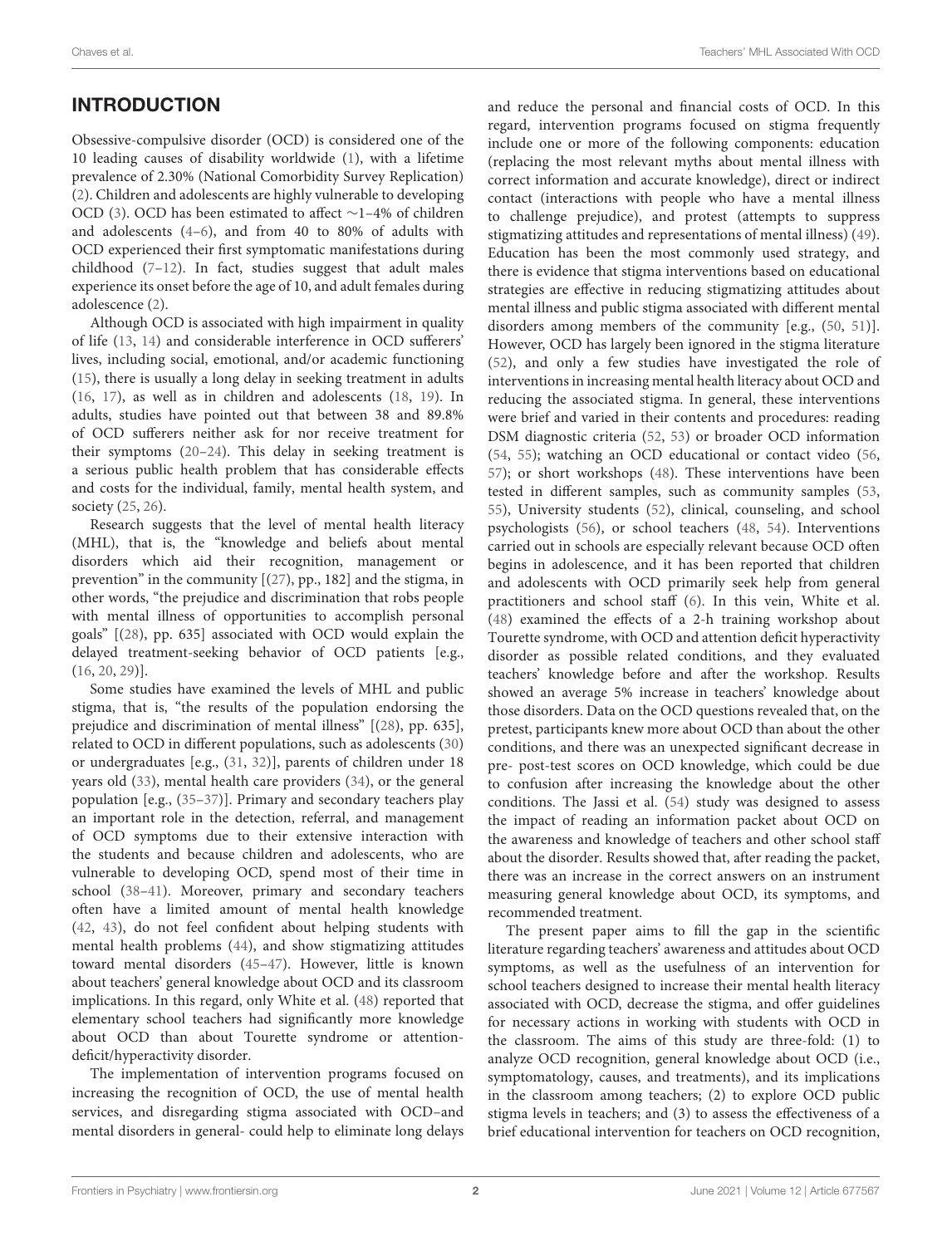general knowledge, implications in the classroom, and stigma associated with OCD.

# METHOD

## **Participants**

The sample consisted of 95 teachers from primary and secondary schools from two cities in Spain (Teruel and Valencia). The mean age was  $43.29$  years (SD = 10.63; ranging from 24 to 65), and the majority were female (64.2%). The majority of the participants were married (51.6%) and had a medium socio-economic level (76.1%), following the parameters of the Spanish National Institute of Statistics. Furthermore, 31.6% of the participants reported having previous contact with mental disorders (including themselves, relatives, or people close to them).

## **Instruments**

For the present study, an ad hoc vignette-based questionnaire was used to assess OCD recognition and treatment recommendations. It includes a vignette describing a 12 year-old boy/girl in a classroom who shows clinically significant contamination/ order OCD symptoms as the most representative of OCD (see **[Supplementary Material](#page-7-16)**). The vignette was independently evaluated by five clinical psychologists who are experts in OCD to assess its clarity regarding the main diagnosis. After reading the vignette, participants were asked the following questions: (1) Problem recognition [Is what is happening to Juan/Maria a cause for concern? -response options: (a) yes, (b) no, (c) undecided-]; If it is a cause for concern, what do you think is happening to Juan/Maria? response options: (a) day-to-day stress, (b) family problems, (c) developmental disorder, (d) school problems, (e) generalized anxiety disorder, (f) schizophrenia, (g) obsessive-compulsive disorder, (h) depression, (i) phobia, (j) personality disorder, (k) medical problems; (2) Perception of causality [What do you think is the primary cause triggering Juan's/Maria's problem?; response options: (a) stress, (b) having experienced a trauma, (c) problems at school, (d) discrimination by his/her peers, (e) his/her personality, (f) family problems, (g) influence of friends, (h) virus or nutritional deficiency, (i) influence of television, (j) organic or physical alteration, (k) religious beliefs, (l) personal weakness, (m) mental health problem]; (3) Recommendation to talk about the problem [Would you recommend that Juan/Maria talk about what is wrong with him/her?; response options: (a) yes, (b) no, (c) undecided]; (4) Perception of need for treatment [Do you think Juan/Maria should seek help to solve his/her problem?; response options: (a) yes, (b) no, (c) undecided]; and (5) Treatment recommendation [In your opinion, what treatment would be most helpful to Juan/Maria?; response options: (a) doing leisure activities with his/her parents/family, (b) practicing sports, (c) doing extra-curricular activities, (d) relaxation and stress management courses, (e) meditation or yoga, (f) cognitive-behavioral therapy, (g) psychoanalysis therapy, (h) family therapy, (i) hypnosis]. Participants were asked to choose only one option for each question. These questions and the response options were chosen because they have been shown to be relevant in previous studies that assess MHL associated with OCD and explore the variables associated with the delay in seeking treatment [\(18,](#page-7-12) [20,](#page-7-14) [30,](#page-8-5) [31,](#page-8-6) [33,](#page-8-8) [36,](#page-8-29) [58\)](#page-8-30). Vignettes describing psychological disorders are frequently used in the stigma and MHL literature [e.g., [\(27,](#page-8-2) [32,](#page-8-7) [59,](#page-8-31) [60\)](#page-8-32)]. This method offers the opportunity to include a concrete and detailed description of the symptoms experienced by a patient suffering from OCD in his/her context, with the real daily life impairment associated with those symptoms. This description may help participants to think about their attitudes toward the person described or identify whether there is a problem. Moreover, this methodology could be less susceptible to social desirability bias than others [\(61\)](#page-8-33).

Next, participants were asked to answer the Attribution Questionnaire-9 [AQ-9; [\(59\)](#page-8-31)] referring to the vignette. The AQ-9 is a 9-item version of the Attribution Questionnaire-27 [AQ-27; [\(62,](#page-8-34) [63\)](#page-8-35)] that assesses public stigma. The original AQ-9 was developed by selecting the single item that had the highest loading in each factor, showing a Cronbach's alpha of 0.62 in community members and 0.73 in college students [\(59\)](#page-8-31). The AQ-9 assesses the following stereotypes: pity (feeling sympathy because people are overwhelmed by their illnesses); dangerousness (people with mental illnesses are a threat to others); fear (feeling frightened because people with mental illness are dangerous); blame (people are responsible for their mental illness); segregation (people with mental illness should be removed from their community); anger (feeling irritated or annoyed because people are to blame for their mental illness); help (wanting to assist people with mental illness); and avoidance (staying away from people with mental illness). Research participants respond to individual items (e.g., "How scared of Juan/María would you feel?") presented in response to a vignette (see **[Supplementary Material](#page-7-16)**) on a 9-point Likert scale ranging from  $1 = \text{``not at all''}$  to  $9 = \text{``very much."}$ The higher the score, the more that factor is being endorsed by the subject. Items on the Spanish version of the AQ-9 were taken from the Attribution Questionnaire for use in Spanish-speaking populations [AQ-27-E; [\(64\)](#page-8-36)], which showed good internal reliability ( $\alpha = 0.85$ ), similar to what was reported for the original [\(65\)](#page-9-0) and Italian [\(66\)](#page-9-1) versions of the instrument. A previous study conducted with the same version of the AQ-9 reported a Cronbach's alpha of 0.65 [\(67\)](#page-9-2). In the present study, the internal consistency, measured as Cronbach's alpha, was 0.61.

Participants were then asked other questions related to their general knowledge about OCD: (1) Identification of OCD [OCD is; response options: (a) a learning disorder, (b) a mental disorder, (c) a set of manias, (d) not sure]; (2) Prevalence of OCD [The prevalence of OCD in the population is around; response options: (a) 0.5%, (b) 1–2%, (c) 5–10%, (d) not sure]; (3) Primary symptoms [The primary symptoms of OCD are (more than one alternative is allowed); response options: (a) obsessions, (b) hallucinations, (c) hobbies, (d) compulsions, (e) autolytic behaviors, (f) not sure]; (4) Definition of obsessions [Obsessions are; response options: (a) daily life concerns, (b) hallucinations, (c) repetitive thoughts, images, or impulses, (d) not sure]; (5) Definition of compulsions [Compulsions are; response options: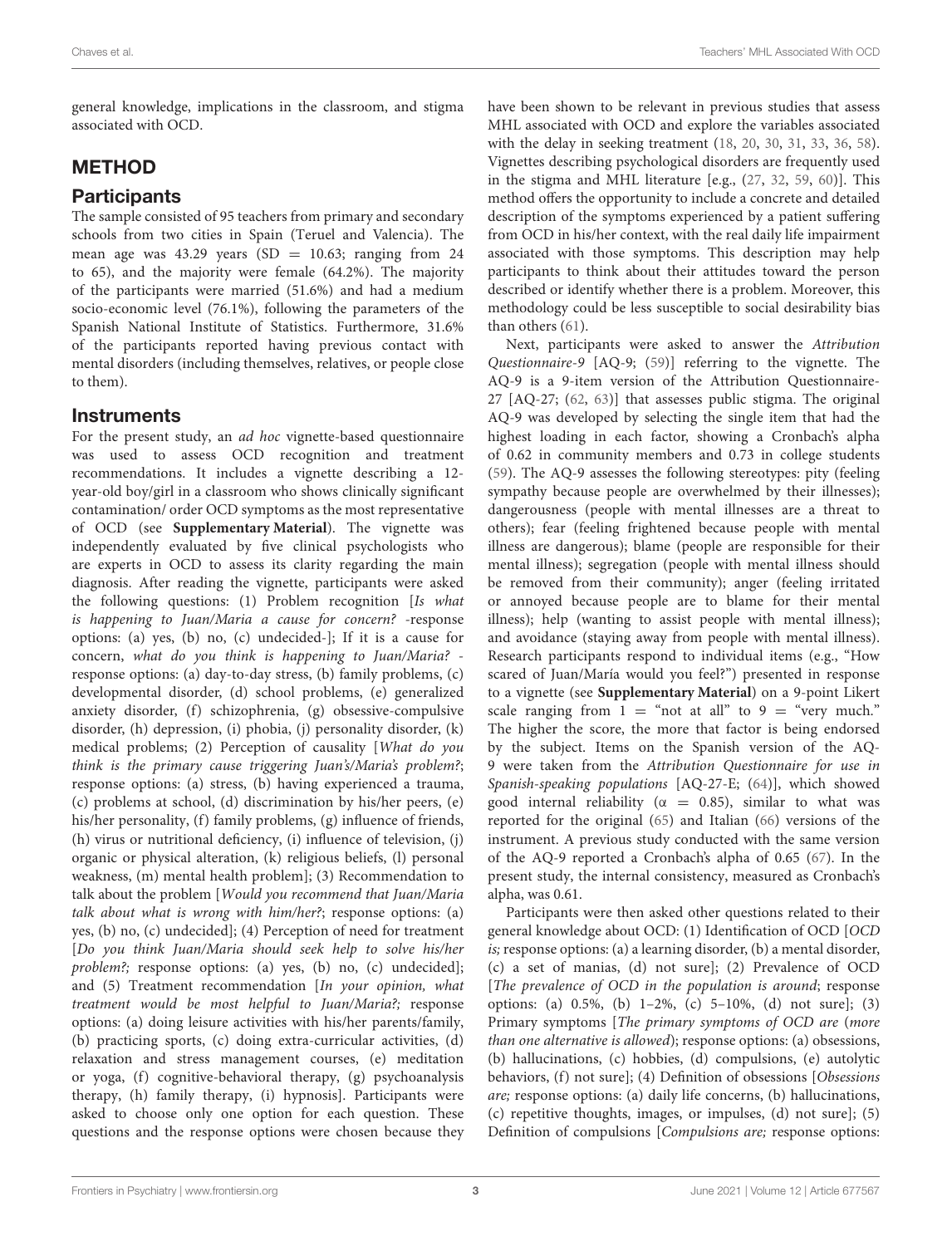(a) repetitive behaviors with the main objective of attracting attention, (b) repetitive behaviors to reduce the discomfort caused by obsessions, (c) unremarkable repetitive behaviors, (d) not sure]; (6) Relationship between intellectual level and OCD [Is the intellectual level a key factor in the development of OCD?; response options: (a) yes, OCD is more common in bright children with high skills, (b) yes, OCD is more common in children with learning disabilities, (c) no, OCD affects children with different abilities, (d) no, OCD is more related to the child having behavior problems]. Finally participants were asked about possible implications of OCD in the classroom: (7) OCD signs that are observable in the classroom [Some signs of OCD that are observable in the classroom would be (more than one alternative is allowed); response options: (a) social isolation, (b) delay in finishing tasks to seek perfection, (c) low weight, (d) anxiety about changing routines, (e) exaggerated desire to be a leader, (f) comprehension problems, (g) concentration problems, (h) tires quickly of routines and needs new stimuli, (i) spends a lot of time ordering objects]; and (8) how to deal with a student with OCD who is performing a compulsion [When a child with possible OCD is performing a ritual or compulsion (more than one alternative is allowed); response options: (a) attempt to convince the child to stop the ritual, (b) make him/her see that his/her concern is absurd, (c) continue with the rhythm of the class, (d) because it is sometimes an almost automatic behavior, you should call his/her attention to stop it, (e) he/she will be given more time to turn in assignments]. Participants could choose one or more option for questions 3, 7, and 8.

## Procedure

Teachers from six Spanish primary and secondary schools were invited to participate in an investigation on healthrelated variables. Schools were chosen by convenience. First, one of the authors contacted the head of the school and asked for the school's participation in the research study. After obtaining his/her agreement, teachers were invited to participate by e-mail. Interested participants were randomly assigned to either a control or an experimental group with a 1:1 allocation according to a computer-generated preset randomization list [\(randomizer.org\)](https://randomizer.org). Next, participants received the instruments and material in person, and they were asked to answer the questionnaires described above and then read a fact sheet about OCD characteristics (experimental group) or about diet (control group). After reading the fact sheet, all the participants completed the questionnaires again. All the participants completed an informed consent form, and the study was approved by the University Ethics committee.

## **Materials**

## OCD Educational Intervention

It consists of reading a fact sheet about OCD, specifically the definition of the disorder, obsessions and compulsions, its prevalence, recommended treatment, where to access professional support, keys to detecting the disorder in the classroom, and some basic advice on how to act with affected students.

## Healthy Diet Educational Intervention

It consists of reading a fact sheet that includes general information about how to eat a healthy diet. Specifically, it contains information about the basic principles of healthy eating, an explanation of what healthy food should be, a list including of healthy food and necessary nutrients, and some tips to encourage healthy eating habits. It does not provide any information about OCD. Both fact sheets presented a similar structure in terms of their organization on two sheets divided into two columns and their length (630–650 words).

## Analysis

Descriptive statistics were used to report frequencies, means, and standard deviations. Categorical variables were transformed into dichotomous variables (i.e., number of people who chose the correct option vs. the number of people who chose any other option) to facilitate interpretation of the results. On questions with more than one correct answer, each correct option was considered. Participants were grouped depending on the intervention received: experimental group ( $n = 49$ ), where they had to read an OCD fact sheet, and control group ( $n = 46$ ), where participants had to read a healthy diet fact sheet. McNemar's-test was used to compare related groups (pre- and post-intervention) on categorical dichotomous MHL variables. A repeated-measures Wilcoxon non-parametric test was used to compare quantitative data (AQ-9). All analyses were conducted using SPSS 25.

## RESULTS

## Mental Health Literacy and Stigma Associated With OCD

Regarding the level of OCD recognition and treatment recommendations, after reading the vignette, all the teachers recognized that there was a problem, and most of them identified the symptoms described as specific to OCD (82.1%), although slightly less than half (46.3%) of the teachers identified the problem described as a mental health problem. Nevertheless, most of the teachers would recommend that the adolescent talk about the problem (98.9%) and seek help (94.7%). However, only a small proportion of teachers (36.8%) reported that cognitive-behavioral therapy would be the most helpful treatment for the student described (see **[Table 1](#page-4-0)**).

When teachers were asked about their general knowledge about OCD, just over half of them identified OCD as a mental illness (58.5%), and in a few cases its prevalence was correctly identified as between 1 and 2% (16.8%). The majority of the teachers identified obsessions as a primary symptom of OCD (78.7%), but only a small portion of them identified compulsions as a primary symptom (33%). Nonetheless, most of the participants correctly identified the definition of obsession (73.4%) and compulsion (78.7%). Finally, 64.8% correctly identified that OCD affected children regardless of their intellectual level.

Regarding OCD's implications in the classroom, between 47.9% (concentration problems) and 76.6% (anxiety about changing routines) of the teachers properly identified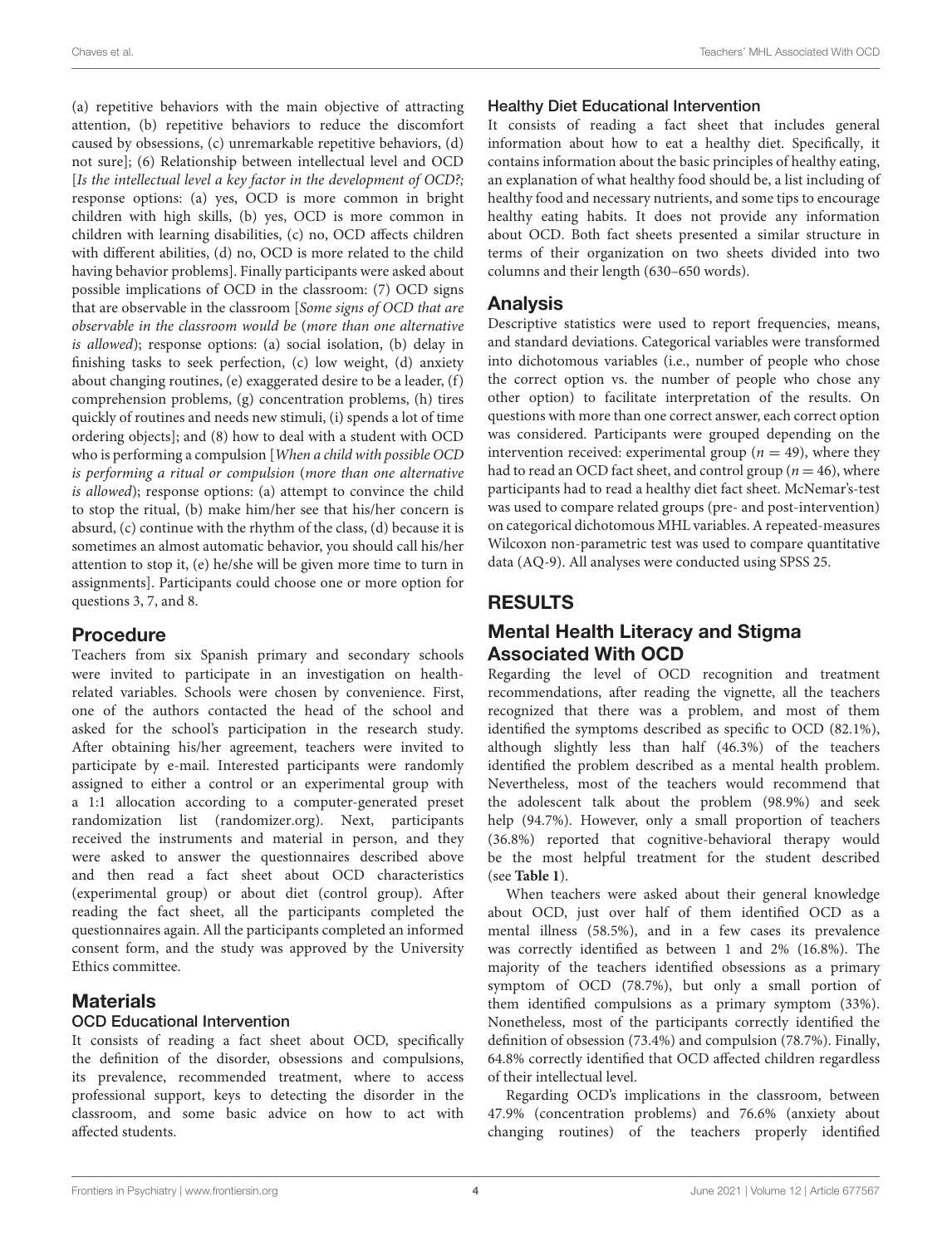<span id="page-4-0"></span>TABLE 1 | Descriptive statistics of OCD recognition and treatment, general knowledge about OCD and its implications in the classroom and the stigma related to OCD, and comparison of these variables before (pre) and after (post) the intervention in the experimental and control groups.

|                                               | Item                                              | Total sample $(N = 95)$<br>Pre | Experimental group ( $n = 49$ ) |                 |                          | Control group $(n = 46)$ |                 |                          |
|-----------------------------------------------|---------------------------------------------------|--------------------------------|---------------------------------|-----------------|--------------------------|--------------------------|-----------------|--------------------------|
|                                               |                                                   |                                | Pre                             | Post            | p                        | Pre                      | Post            | p                        |
| OCD recognition and                           | Problem recognition                               | 100 (95)                       | 100(49)                         | 100 (49)        | $\qquad \qquad -$        | 100(46)                  | 100 (46)        | $\overline{\phantom{a}}$ |
| treatment                                     | Problem recognition: OCD                          | 82.1 (78)                      | 79.6 (39)                       | 93.9 (46)       | 0.039                    | 84.8 (39)                | 80.4 (37)       | 0.625                    |
| recommendation (MHL)                          | Causality: mental health problem                  | 46.3 (44)                      | 49 (24)                         | 63.3 (31)       | 0.039                    | 43.5 (20)                | 47.8 (22)       | 0.727                    |
|                                               | Recommendation to talk                            | 98.9 (94)                      | 98 (48)                         | 100 (49)        | $\overline{\phantom{0}}$ | 100(46)                  | 100(46)         | $\overline{\phantom{m}}$ |
|                                               | Need for treatment                                | 94.7 (90)                      | 95.9 (47)                       | 100 (49)        | $\overline{\phantom{a}}$ | 95.6(43)                 | 100 (46)        | $\overline{\phantom{a}}$ |
|                                               | Treatment recommendation: CBT                     | 36.8 (35)                      | 36.7(18)                        | 71.4 (35)       | 0.000                    | 37(17)                   | 32.6(15)        | 0.625                    |
| General knowledge                             | OCD: mental disorder                              | 58.5 (55)                      | 60.4 (29)                       | 83.7 (41)       | 0.007                    | 56.5 (26)                | 62.2 (28)       | 0.250                    |
| about OCD (MHL)                               | Prevalence: 1-2%                                  | 16.8(16)                       | 10.4(5)                         | 79.6 (39)       | 0.000                    | 23.9(11)                 | 21.7(10)        | $\mathbf{1}$             |
|                                               | <b>Primary symptoms:</b>                          |                                |                                 |                 |                          |                          |                 |                          |
|                                               | <b>Obsessions</b>                                 | 78.7 (74)                      | 75 (36)                         | 95.9 (47)       | 0.006                    | 82.6 (38)                | 84.8 (39)       | $\mathbf{1}$             |
|                                               | Compulsions                                       | 33(31)                         | 39.6 (19)                       | 91.8(45)        | 0.000                    | 26.1(12)                 | 39.1(18)        | 0.109                    |
|                                               | Definition of obsessions                          | 73.4 (69)                      | 70.8 (34)                       | 87.8 (43)       | 0.039                    | 76.1 (35)                | 69.6 (32)       | 0.453                    |
|                                               | Definition of compulsions                         | 78.7 (74)                      | 79.6 (39)                       | 95.9 (47)       | 0.021                    | 77.8 (35)                | 82.6 (38)       | 0.500                    |
|                                               | Intellectual level: not a key                     | 64.8 (35)                      | 69 (20)                         | 79.3 (23)       | 0.375                    | 60 (15)                  | 69.2 (18)       | 0.625                    |
| Implications of OCD in<br>the classroom (MHL) | Observable classroom signs:                       |                                |                                 |                 |                          |                          |                 |                          |
|                                               | Social isolation                                  | 61.7(58)                       | 59.2 (29)                       | 63.3 (31)       | 0.815                    | 64.4 (29)                | 60.9 (28)       | 0.687                    |
|                                               | Delay to achieve perfection                       | 58.5 (55)                      | 59.2 (29)                       | 79.6 (39)       | 0.013                    | 57.8 (26)                | 58.7 (27)       | $\mathbf{1}$             |
|                                               | Anxiety about change                              | 76.6 (72)                      | 71.4 (35)                       | 75.5 (37)       | 0.791                    | 82.2 (37)                | 71.7 (33)       | 0.180                    |
|                                               | Concentration problems                            | 47.9 (45)                      | 44.9 (22)                       | 59.2 (29)       | 0.118                    | 51.1(23)                 | 52.2 (24)       | $\mathbf{1}$             |
|                                               | Spends time ordering                              | 72.3 (68)                      | 77.6 (38)                       | 77.6 (38)       | 1                        | 66.7 (30)                | 67.4 (31)       | $\mathbf{1}$             |
|                                               | How to deal with compulsions in<br>the classroom: |                                |                                 |                 |                          |                          |                 |                          |
|                                               | Continue class rhythm                             | 48.9 (46)                      | 49 (24)                         | 85.7 (42)       | 0.000                    | 48.9 (22)                | 48.9 (22)       | 1                        |
|                                               | Giving more time                                  | 61.7(58)                       | 53.1 (26)                       | 83.7 (41)       | 0.000                    | 71.1 (32)                | 63 (29)         | 0.453                    |
| Stigma (AQ-9)                                 | Pity                                              | $3.81 \pm 2.53$                | $4 \pm 2.51$                    | $3.16 \pm 2.53$ | 0.004                    | $3.60 \pm 2.58$          | $3.40 \pm 0.68$ | 0.146                    |
|                                               | Dangerousness                                     | $2.69 \pm 2.20$                | $2.60 \pm 2.38$                 | $2.39 \pm 2.14$ | 0.455                    | $2.78 \pm 2.02$          | $2.02 \pm 1.63$ | 0.006                    |
|                                               | Fear                                              | $2.58 \pm 2.02$                | $2.38 \pm 2.02$                 | $2.12 \pm 1.87$ | 0.145                    | $2.80 \pm 2.01$          | $1.40 \pm 1.23$ | 0.000                    |
|                                               | <b>Blame</b>                                      | $1.63 \pm 1.30$                | $1.77 \pm 1.43$                 | $1.41 \pm 0.91$ | 0.064                    | $1.49 \pm 1.16$          | $1.11 \pm 0.48$ | 0.518                    |
|                                               | Segregation                                       | $1.25 \pm 0.88$                | $1.36 \pm 1.13$                 | $1.29 \pm 1.33$ | 0.498                    | $1.13 \pm 0.50$          | $1.16 \pm 0.42$ | 0.317                    |
|                                               | Anger                                             | $1.28 \pm 0.63$                | $1.21 \pm 0.50$                 | $1.10 \pm 0.36$ | 0.160                    | $1.36 \pm 0.74$          | $7.61 \pm 1.58$ | 0.059                    |
|                                               | Help                                              | $7.56 \pm 1.55$                | $7.48 \pm 1.54$                 | $7.96 \pm 1.55$ | 0.006                    | $7.65 \pm 1.58$          | $7.61 \pm 1.58$ | 0.617                    |
|                                               | Avoidance                                         | $1.26 \pm 0.87$                | $1.13 \pm 0.39$                 | $1.27 \pm 1.05$ | 0.518                    | $1.40 \pm 1.17$          | $1.20 \pm 0.62$ | 0.131                    |
|                                               | Coercion                                          | 5.98 $\pm$ 2.57                | $6.04 \pm 2.69$                 | $6.22 \pm 2.65$ | 0.239                    | $5.91 \pm 2.47$          | $5.64 \pm 2.69$ | 0.243                    |

OCD, obsessive-compulsive disorder; MHL, mental health literacy; AQ-9, Attribution Questionnaire-9.

Data on pre- and post-columns are expressed as % (n) of participants giving the correct answer or as  $M \pm SD$ .

possible interference of OCD in classroom routines. In addition, between 48.9% (continue with the rhythm of the class) and 61.7% (he/she will be given more time to turn in assignments) of the teachers selected appropriate patterns of behavior if a student was performing a compulsion.

Stigma levels, measured by the AQ-9, were between low and moderate, ranging between 1.25 (segregation) and 7.56 (help) on a scale from 1 to 9. As **[Table 1](#page-4-0)** shows, help was the construct with the highest score, followed by coercion and pity. The constructs with the lowest scores were blame, anger, avoidance, and segregation.

## Effects of a Brief Intervention on MHL and OCD-Related Stigma

To determine whether the intervention was effective, pre- and post-intervention scores of the experimental  $(n = 49)$  and control ( $n = 46$ ) groups were compared using the McNemar and Wilcoxon tests. The two established groups (experimental vs. control) did not significantly differ on the sociodemographic variables, previous experience with mental disorders, or the MHL and OCD-related stigma variables ( $p > 0.005$ ). After the intervention (reading the OCD fact sheet), participants in the experimental group increased their knowledge about most of the MHL variables measured (12 out of 20), and on three variables,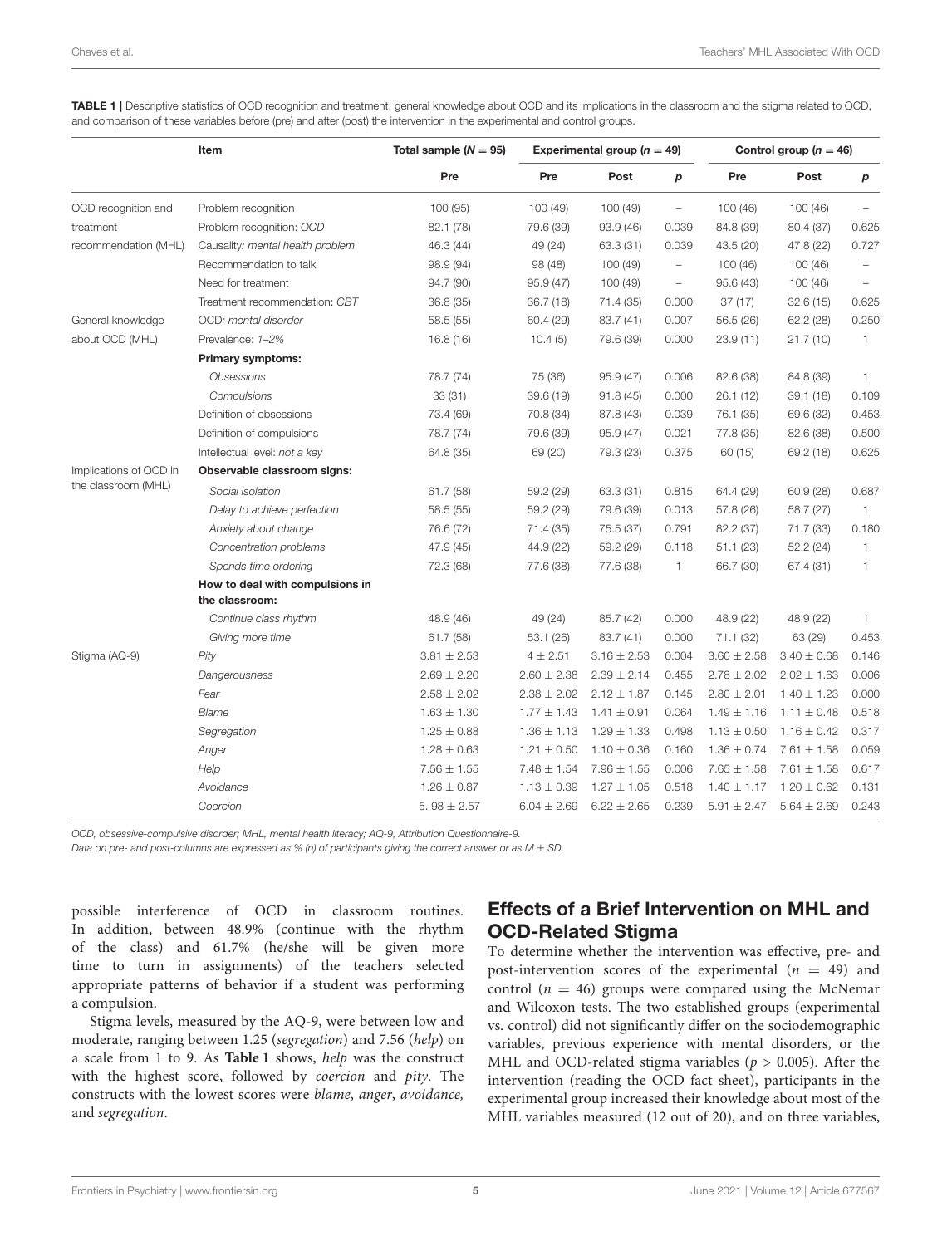there was no change because participants previously knew the correct answer (see **[Table 1](#page-4-0)**). Specifically, regarding OCD recognition and treatment, a significantly higher percentage of participants correctly identified the vignette as describing OCD, indicated that mental health was the cause of the problem, and selected cognitive-behavioral therapy as the reference treatment for OCD. In contrast, no differences were found in the control group before and after reading the healthy diet fact sheet. Regarding general knowledge about OCD, significant differences were found in the experimental group on: the recognition of OCD as a mental disorder, the estimation of prevalence at about 1–2%, the recognition of obsessions and compulsions as the primary symptoms of OCD, and the correct definition of obsessions and compulsions. With regard to the implications of OCD in the classroom, significant differences were observed in identifying the delay in finishing tasks to seek perfection as a consequence of OCD, and in identifying the two variables associated with dealing with an OCD student who is performing a compulsion, i.e., continuing with the class schedule and giving more leeway in turning in tasks. No differences were found in the control group.

In the case of stigma, after the intervention, in the experimental group, scores on the pity variable were lower, and scores on willingness to help were higher, whereas in the control group, there was a decrease in the scores on dangerousness and fear (see **[Table 1](#page-4-0)**).

## **DISCUSSION**

This is the first study to explore teachers' knowledge, identification, and attitudes about OCD and evaluate the effectiveness of a brief intervention about OCD in an educational context, including a control group. Specifically, this study aims to better understand the perceptions and attitudes about OCD among teachers because a lack of knowledge and skills or stigmatizing attitudes toward OCD are barriers that would keep teachers from supporting their students with mental health problems. Results show that teachers identify the vignette symptoms as part of OCD and would recommend that adolescents and children talk about the problem and seek help. These data are very positive and consistent with previous studies showing a high percentage of identification of OCD in vignettes describing contamination or order/symmetry OCD symptoms in undergraduates [\(31\)](#page-8-6) or adolescents [\(30\)](#page-8-5), and a high recommendation to seek help [e.g., [\(36\)](#page-8-29)]. However, teachers failed to view the problem described in the vignette as a mental health problem, and they had poor knowledge about evidencebased treatments. Moreover, although most of the participants correctly identified the definitions of obsession and compulsion, when they were asked specifically about OCD, they did not identify it as a mental health problem or consider compulsions to be relevant as a primary symptom of the disorder. Teachers seem to identify OCD more with obsessions than with compulsions. This result is not consistent with a recent study that reported that community participants identified OCD more with compulsions than with obsessions [\(37\)](#page-8-11). Finally, teachers refer to having scarce skills for managing their students' OCD symptoms in the classroom. Thus, only a few teachers selected appropriate steps for action when a student is performing a compulsion, and most of them chose the wrong strategies to deal with OCD symptoms in class, which could increase the child's anxiety and discomfort. Therefore, the results clearly support the need to initiate intervention programs in the educational context.

The second aim of the present study was to explore stigma levels associated with OCD in teachers. Teachers showed low levels of stigma, and they reported that they would not avoid students, get angry with them, or blame them for their OCD symptoms. Nor do teachers think students with OCD should be confined to a psychiatric hospital. Moreover, these students would not inspire pity or fear or be considered dangerous. Furthermore, teachers showed a high tendency to help students with OCD. Finally, the teachers believed that students with OCD should get medical treatment, even if they refuse it (coercion). The data are quite similar to those reported by adolescents for ordering OCD [\(30\)](#page-8-5), or by adults when observing symmetry and contamination vignettes [\(68\)](#page-9-3) or watching a video of patients reporting not just right obsessions [\(69\)](#page-9-4).

Finally, we also aimed to test the effectiveness of a brief educational intervention designed to improve teachers' knowledge, skills, and attitudes toward OCD. Results showed that reading the educational intervention about OCD (but not reading the healthy diet educational information) had a positive impact by increasing their knowledge about almost all the variables evaluated where improvement was possible. The intervention led teachers to identify that there was a mental health problem, and that cognitive-behavioral therapy was the reference treatment for OCD. This result is especially relevant because adolescent students are reluctant to seek professional help [\(18,](#page-7-12) [19\)](#page-7-13), and ineffective experiences with treatment are a barrier to seeking help [\(70\)](#page-9-5). Moreover, teachers learned that OCD is a mental health disorder, and they learned about its prevalence, main symptoms, and how to deal with students showing compulsions in the classroom. This knowledge will provide teachers with strategies for detecting students with possible difficulties. Moreover, when dealing with diagnosed students, teachers will have some tools to manage them without interfering with the problem, and they will be able to avoid dysfunctional strategies. However, although teachers' knowledge improved considerably, the intervention did not improve the identification of all the difficulties OCD can cause in classroom, perhaps because this information was presented in a compact way and without examples. Future studies should improve this part of the intervention because it is highly relevant. In general, the results are consistent with the Jassi et al. [\(54\)](#page-8-25) study, which reported an improvement in OCD knowledge in school staff, and with other brief interventions in community participants showing that just reading the OCD diagnostic criteria decreases negative attitudes [\(52,](#page-8-23) [53\)](#page-8-24).

After the intervention, Pity, one of the previously most highly stigmatizing attitudes, was lower, probably due to the increase in OCD literacy. At the same time, there was an increase in Help.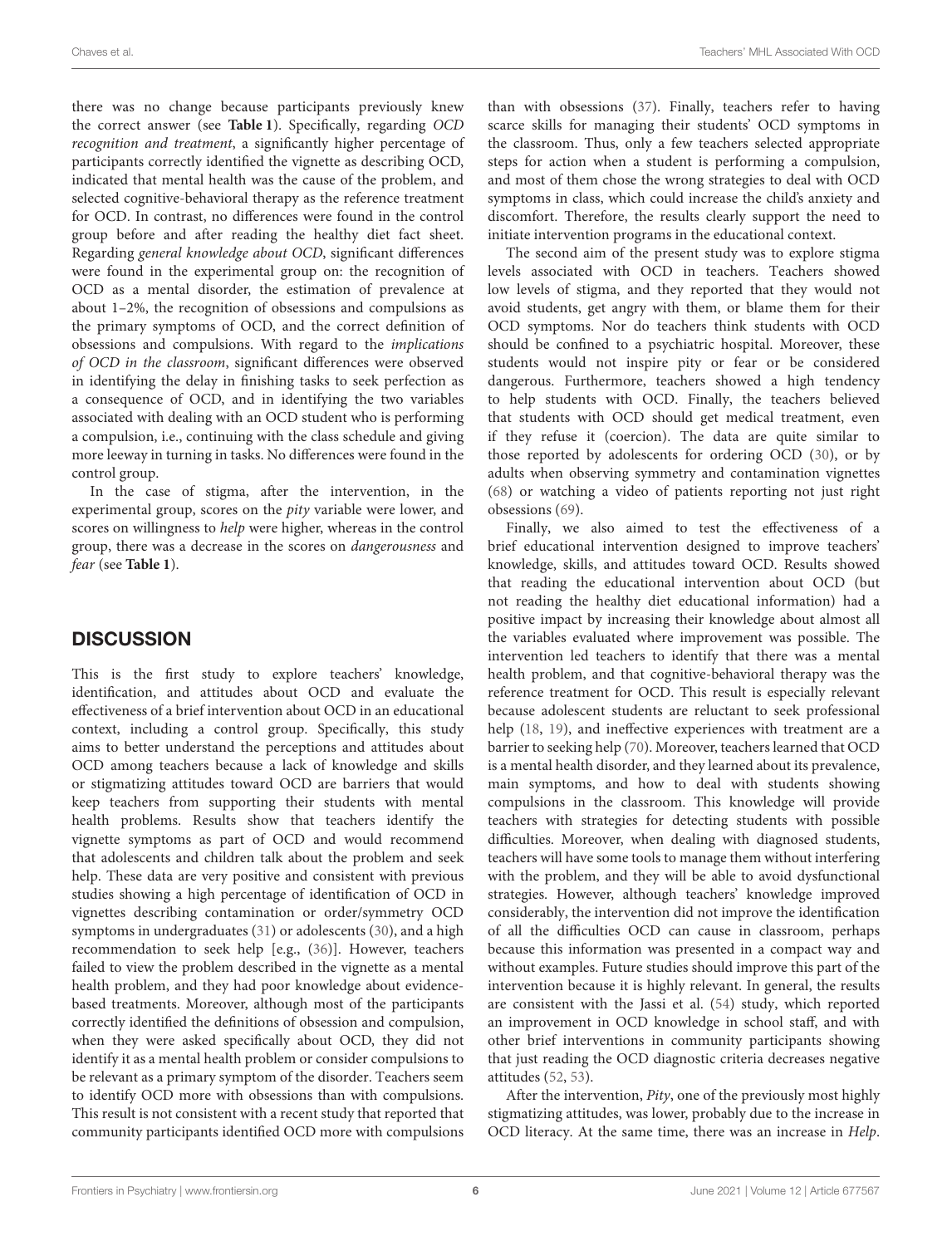This result is striking because, following the attribution theory, these pro-social attitudes develop when individuals are thought to have little responsibility or control over their condition [\(71\)](#page-9-6). However, in this context, where teachers are asked how likely it is that they would help one of their students who showed interfering symptoms, help could be understood as the empowerment of teachers who, after improving their knowledge, feel that they can do something more to manage the symptoms in the classroom. It was surprising that in the control group there was also a significant decrease in two of the stigmatizing attitudes: dangerousness and fear. Although we do not know the reason for this decrease without any intervention, we can hypothesize that participants were merely influenced by reading a vignette about OCD twice and answering related questions. Moreover, the fact that participants felt observed and tested may have influenced the decrease in these two stigmatizing variables. According to the Hawthorne effect, awareness of being observed or having one's behavior assessed engenders beliefs about researcher expectations [\(72\)](#page-9-7). Future studies should include a measure of social desirability because measures like the AQ could be influenced by social desirability.

In general, the results show that the educational strategy not only improves the knowledge about the disorder and empiricalbased treatments, but it also offers strategies for managing OCD symptoms in the classroom, allowing teachers to feel empowered. Moreover, this brief educational sheet seems to change public stigma, or at least behavioral intentions as a proxy for behavior. However, the results are probably not only a result of the educational strategy, but they might also be influenced by reading the vignette twice, in the pre-test and at the beginning of the posttest. Reading the vignette allowed teachers to put the symptoms and interference described in the educational sheet into context and connect with the difficulties and suffering of a fictional student suffering from OCD obsessions and compulsions. Although we developed an educational intervention, including the vignette added a kind of "indirect contact" strategy that probably improved or strengthened the effect of the educational intervention.

Despite the positive results of the study, there are some limitations that we would like to mention. First, we chose a vignette representing contamination and order obsessions and compulsions as the most representative of OCD because they are the most prevalent presentations in OCD patients [\(17,](#page-7-11) [73\)](#page-9-8) and the most popular in social media such as television series or movies [\(74\)](#page-9-9). However, this decision has the disadvantage that general population is more familiar with these kinds of obsessions, and so it is reasonable that this familiarity might influence OCD literacy levels and stigmatizing attitudes. Would we have found the same results with a vignette with sexual or aggressive content? Probably not. Previous research has shown in different samples (i.e., students, adults, or even clinicians) that OCD contamination and order/ symmetry modalities are recognized more than others [\(30,](#page-8-5) [34,](#page-8-9) [52,](#page-8-23) [68\)](#page-9-3), and that sexual or aggressive thoughts are associated with higher stigmatizing attitudes, social distance, and rejection than other OCD modalities [e.g., [\(30,](#page-8-5) [60,](#page-8-32) [68,](#page-9-3) [74\)](#page-9-9)]. Future research should assess the effectiveness of intervention programs that present OCD as a heterogeneous disorder. Although we described this heterogeneity in the brief intervention, we did not assess differences between obsessional contents. Moreover, a possible limitation of the assessment of stigmatizing attitudes is the low reliability coefficient for the AQ-9, a limitation that we tried to overcome by using the instrument at the item level and not as a total score. Another limitation is the lack of a follow-up, which means that we are unable to determine whether the changes are maintained over time. Therefore, future studies should measure the stability of the changes. Moreover, the convenience sample recruited in this study limits the generalizability of the findings, and the fact that only interested teachers participated could have influenced the positive results of the intervention. Future studies should also further address OCD interference in the classroom, and the program could be improved by providing the information through a mental health application or a website to make it easier to access.

We can conclude that the present brief educational intervention improves teachers' knowledge and attitudes significantly, at last in the short term. These types of programs are especially relevant because OCD is associated with high interference and long delays in seeking treatment. Teachers, who are in daily contact with students who could be developing OCD, have a unique opportunity to prevent OCD development by helping with early identification and adequate interventions for OCD. Moreover, they could promote positive attitudes toward OCD among their students. In fact, higher rates of peer victimization have been reported in youth with OCD than in healthy controls and children with Type I diabetes, and these high rates are associated with severity and depression [\(75\)](#page-9-10). Longer interventions and other modalities such as workshops offer the opportunity to provide more information and include other mechanisms apart from psychoeducation, such as direct/indirect contact or cognitive restructuring. However, by using this brief, easy-to-administer (the use of information sheets), and effective intervention, we are able to reach more teachers. Instead of a program training teacher to be experts in OCD, it seems preferable to offer a lot of teachers some notions about OCD that could aid in its prevention and early identification. Moreover, these kinds of programs are easily distributed over the Internet to the population of interest, in this case teachers, which would be preferable to face-to-face formats in a situation such as the current COVID-19 pandemic. Through the widespread use of these kinds of easy-to-administer interventions, we can avoid unnecessary suffering in children and adolescents with OCD symptomatology. Their teachers (adults of reference where they spend most of their time) could provide early detection and recommend that they ask for formal help, which would lead to more effective therapeutic outcomes. Moreover, teachers could adequately manage symptoms in the classroom, and victimization of young OCD patients by their peers could be reduced.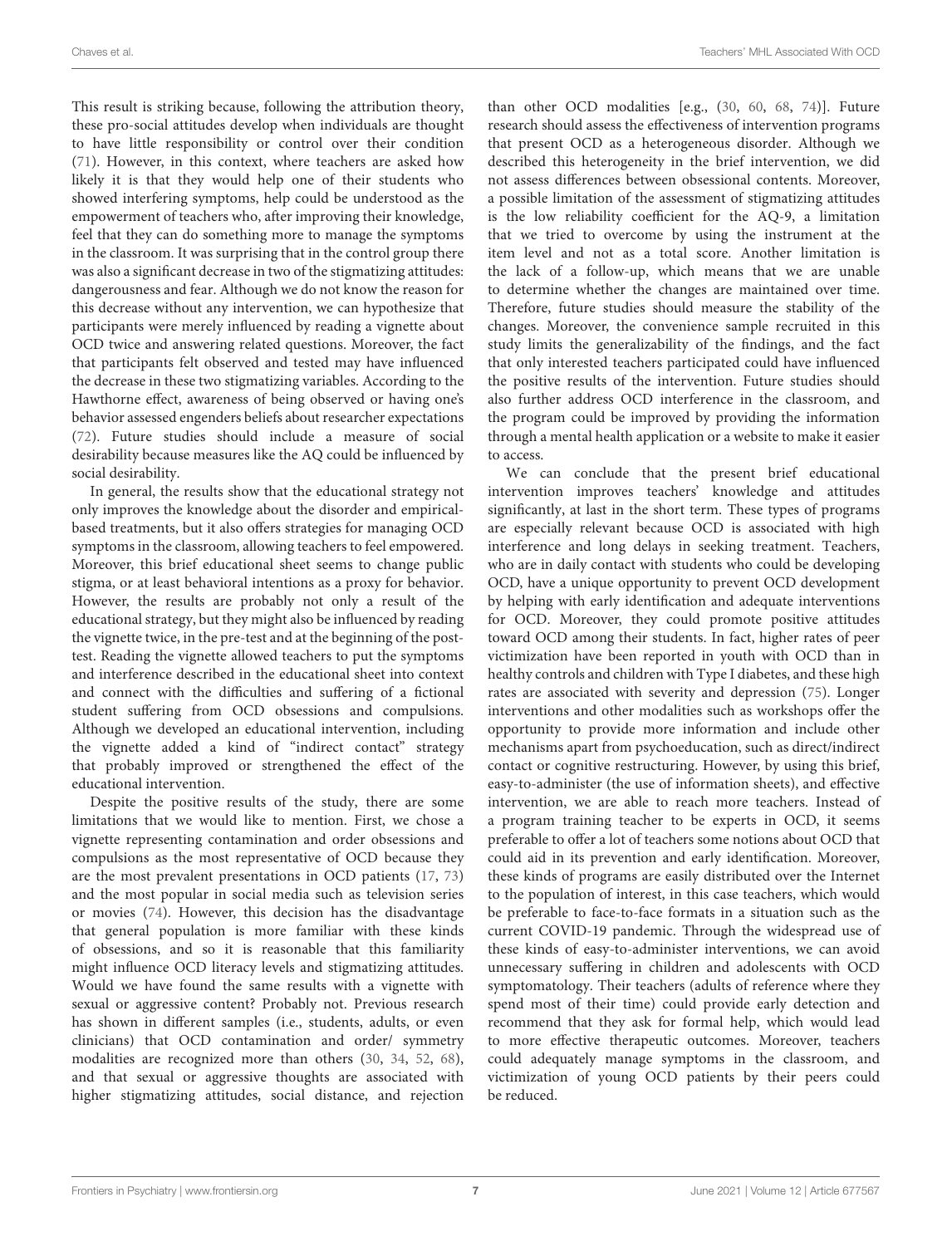## DATA AVAILABILITY STATEMENT

The raw data supporting the conclusions of this article will be made available by the authors, without undue reservation.

## ETHICS STATEMENT

The studies involving human participants were reviewed and approved by Comité Ético de Investigación en Humanos de la Comisión Ética en Investigación Experimental de la Universitat de València. The patients/participants provided their written informed consent to participate in this study.

## AUTHOR CONTRIBUTIONS

GG-S and MR contributed to conception, design, data collection of the study, and conducted the manuscript revision. SA organized the database, performed the statistical analysis, and wrote the first draft of the methods and results sections.

## **REFERENCES**

- <span id="page-7-0"></span>1. World Health Organization. The "Newly Defined" Burden of Mental Problems. Fact Sheets no. 217, Geneve: World Health Organization (1999).
- <span id="page-7-1"></span>2. Ruscio AM, Stein DJ, Chiu WT, Kessler RC. The epidemiology of obsessivecompulsive disorder in the national comorbidity survey replication. Mol Psychiatry. (2010) 15:53–63. doi: [10.1038/mp.2008.94](https://doi.org/10.1038/mp.2008.94)
- <span id="page-7-2"></span>3. Stengler K, Olbrich S, Heider D, Dietrich S, Riedel-Heller S, Jahn I. Mental health treatment seeking among patients with OCD: impact of age of onset. Soc Psychiatry Psychiatr Epidemiol. (2013) 48:813–9. doi: [10.1007/s00127-012-0544-3](https://doi.org/10.1007/s00127-012-0544-3)
- <span id="page-7-3"></span>4. Adams GB, Smith TJ, Bolt SE, Nolten P. Current educational practices in classifying and serving students with obsessive-compulsive disorder. Calif Sch Psychol. (2007) 12:93–105. doi: [10.1007/BF03340934](https://doi.org/10.1007/BF03340934)
- 5. Dyches TT, Leininger M, Heath MA, Prater MA. Understanding obsessivecompulsive disorder in students: symptoms and school-based interventions. Sch Soc Work J. (2010) 34:35–55.
- <span id="page-7-4"></span>6. Heyman I, Fombonne E, Simmons H, Ford T, Meltzer H, Goodman R. Prevalence of obsessive-compulsive disorder in the British nationwide survey of child mental health. Br J Psychiatry. (2001) 179:324–9. doi: [10.1192/bjp.179.4.324](https://doi.org/10.1192/bjp.179.4.324)
- <span id="page-7-5"></span>7. Adams G, Torchia M. School Personnel: A Critical Link in the Identification, Treatment and Management of OCD in Children and Adolescents. Milford, CO: Obsessive-Compulsive Foundation (1998).
- 8. Barrett PM, Healy L. An examination of the cognitive processes involved in obsessive-compulsive disorder. Behav Res Theory. (2003) 41:285–99. doi: [10.1016/S0005-7967\(02\)00011-6](https://doi.org/10.1016/S0005-7967(02)00011-6)
- 9. Helbing MLC, Ficca M. Obsessive-compulsive disorder in school-age children. J Sch Nurs. (2009) 25:15–26. doi: [10.1177/1059840508328199](https://doi.org/10.1177/1059840508328199)
- 10. Henin A, Kendall PC. Obsessive-compulsive disorder in children and adolescents. Adv Clin Child Psychol. (1997) 19:75–131. doi: [10.1007/978-1-4757-9035-1\\_3](https://doi.org/10.1007/978-1-4757-9035-1_3)
- 11. Nakatani E, Krebs G, Micali N, Turner C, Heyman I, Mataix-Cols D. Children with very early onset obsessive-compulsive disorder: clinical features and treatment outcome. *J Child Psychol Psychiatry.* (2011) 52:1261-8. doi: 10.1111/j.1469-7610.2011.  $(2011)$  52:1261–8. doi: 10.1111/j.1469-7610.2011. 02434.x
- <span id="page-7-6"></span>12. Shafran R. Obsessive-compulsive disorder in children and adolescents. Child Psychol Psychiatry Rev. [\(2001\) 6:50–8. doi: 10.1017/S1360641701](https://doi.org/10.1017/S1360641701002544) 002544
- <span id="page-7-7"></span>13. Fontenelle IS, Fontenelle LF, Borges MC, Prazeres AM, Rangé BP, Mendlowicz MV, et al. Quality of life and symptom dimensions of

AC wrote the first draft of the introduction and discussion sections. All authors revised, read, and approved the submitted version.

## FUNDING

Funding for this study (Grant RTI2018-098349-B-I00) was provided by Ministry of Science and Innovation— State Research Agency of Spain, co-funded by the European Union European Regional Development Fund (ERDF).

## SUPPLEMENTARY MATERIAL

<span id="page-7-16"></span>The Supplementary Material for this article can be found [online at: https://www.frontiersin.org/articles/10.3389/fpsyt.](https://www.frontiersin.org/articles/10.3389/fpsyt.2021.677567/full#supplementary-material) 2021.677567/full#supplementary-material

patients with obsessive-compulsive disorder. Psychiatry Res. (2010) 179:198–203. doi: [10.1016/j.psychres.2009.04.005](https://doi.org/10.1016/j.psychres.2009.04.005)

- <span id="page-7-8"></span>14. Hollander E, Greenwald S, Neville D, Johnson J, Hornig CD, Weissman MM. Uncomplicated and comorbid obsessive-compulsive disorder in an epidemiologic sample. Depress Anxiety. (1996) 4:111–9. doi: [10.1002/\(SICI\)1520-6394\(1996\)4:3](https://doi.org/10.1002/(SICI)1520-6394(1996)4:3$<$111::AID-DA3$>$3.0.CO)<111::AID-DA3>3.0.CO;2-J
- <span id="page-7-9"></span>15. Torres AR, Prince MJ, Bebbington PE, Bhugra D, Brugha TS, Farrell M, et al. Obsessive-compulsive disorder: prevalence, comorbidity, impact, and helpseeking in the British National Psychiatric Morbidity Survey of 2000. Am J Psychiatry. (2006) 163:1978–85. doi: [10.1176/ajp.2006.163.11.1978](https://doi.org/10.1176/ajp.2006.163.11.1978)
- <span id="page-7-10"></span>16. Belloch A, del Valle G, Morillo C, Carrió C, Cabedo E. To seek advice or not to seek advice about the problem: the help-seeking dilemma for obsessive-compulsive disorder. Soc Psychiatry Psychiatr Epidemiol. (2009) 44:257–64. doi: [10.1007/s00127-008-0423-0](https://doi.org/10.1007/s00127-008-0423-0)
- <span id="page-7-11"></span>17. Pinto A, Mancebo MC, Eisen JL, Pagano ME, Rasmussen SA. The brown longitudinal obsessive compulsive study: clinical features and symptoms of the sample at intake. J Clin Psychiatry. (2006) 67:703–11. doi: [10.4088/JCP.v67n0503](https://doi.org/10.4088/JCP.v67n0503)
- <span id="page-7-12"></span>18. Raviv A, Sills R, Raviv A, Wilansky P. Adolescents' help-seeking behaviour: the difference between self-and other-referral. J Adolesc. (2000) 23:721–40. doi: [10.1006/jado.2000.0355](https://doi.org/10.1006/jado.2000.0355)
- <span id="page-7-13"></span>19. Rickwood DJ, Deane FP, Wilson CJ. When and how do young people seek professional help for mental health problems? Med J Aust. (2007) 187:S35–9. doi: [10.5694/j.1326-5377.2007.tb01334.x](https://doi.org/10.5694/j.1326-5377.2007.tb01334.x)
- <span id="page-7-14"></span>20. García-Soriano G, Rufer M, Delsignore A, Weidt S. Factors associated with non-treatment or delayed treatment seeking in OCD sufferers: a review of the literature. Psychiatry Res. (2014) 220:1–10. doi: [10.1016/j.psychres.2014.07.009](https://doi.org/10.1016/j.psychres.2014.07.009)
- 21. Goodwin R, Koenen KC, Hellman F, Guardino M, Struening E. Helpseeking and access to mental health treatment for obsessive-compulsive disorder. Acta Psychiatr Scand. (2002) 106:143–9. doi: [10.1034/j.1600-0447.2002.01221.x](https://doi.org/10.1034/j.1600-0447.2002.01221.x)
- 22. Mayerovitch JI, du Fort GG, Kakuma R, Bland RC, Newman SC, Pinard G. Treatment seeking for obsessive-compulsive disorder: role of obsessivecompulsive disorder symptoms and comorbid psychiatric diagnoses. Compr Psychiatry. (2003) 44:162–8. doi: [10.1053/comp.2003.50005](https://doi.org/10.1053/comp.2003.50005)
- 23. Subramaniam M, Abdin E, Vaingankar JA, Chong SA. Obsessive-compulsive disorder: prevalence, correlates, help-seeking and quality of life in a multiracial Asian population. Soc Psychiatry Psychiatr Epidemiol. (2012) 47:2035–43. doi: [10.1007/s00127-012-0507-8](https://doi.org/10.1007/s00127-012-0507-8)
- <span id="page-7-15"></span>24. Torres AR, Prince MJ, Bebbington PE, Bhugra DK, Brugha TS, Farrell M, et al. Treatment seeking by individuals with obsessive-compulsive disorder from the British Psychiatric Morbidity Survey of 2000. Psychiatr Serv. (2007) 58:977–82. doi: [10.1176/ps.2007.58.7.977](https://doi.org/10.1176/ps.2007.58.7.977)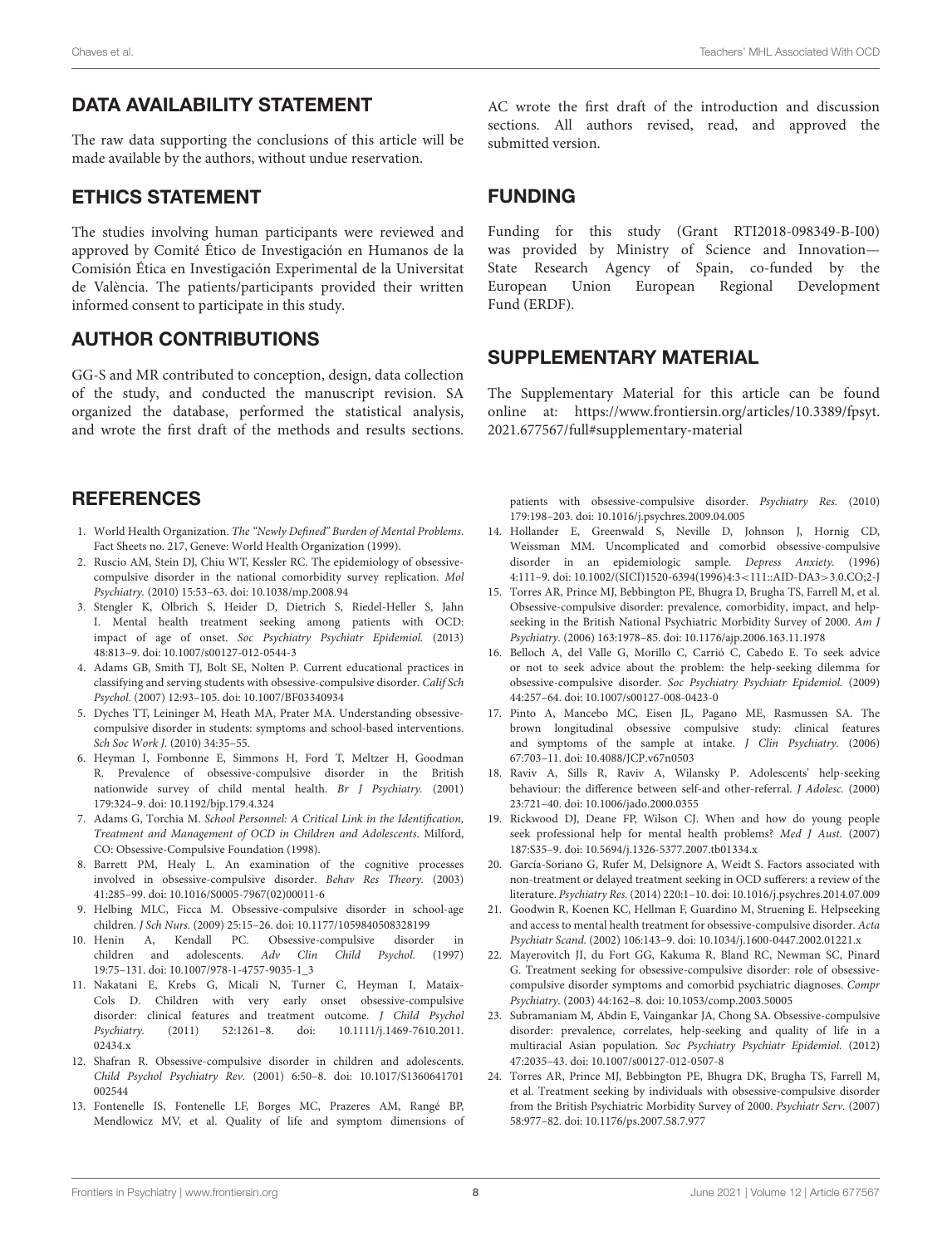- <span id="page-8-0"></span>25. Hollander E, Kwon JH, Stein DJ, Broatch J, Rowland CT, Himelein CA. Obsessive-compulsive and spectrum disorders: overview and quality of life issues. J Clin Psychiatry. (1999) 57(Suppl 8):3–6.
- <span id="page-8-1"></span>26. National Institute for Health and Clinical Excellence. Obsessive-Compulsive Disorder: Core Interventions in the Treatment of Obsessive-Compulsive Disorder. London: The British Psychological Society and The Royal College of Psychiatrists (2006).
- <span id="page-8-2"></span>27. Jorm AF, Korten AE, Jacomb PA, Christensen H, Rodgers B, Pollitt P. "Mental health literacy": a survey of the public's ability to recognise mental disorders and their beliefs about the effectiveness of treatment. Med J Aust. (1997) 166:182–6. doi: [10.5694/j.1326-5377.1997.tb140071.x](https://doi.org/10.5694/j.1326-5377.1997.tb140071.x)
- <span id="page-8-3"></span>28. Corrigan PW, Gause M, Michaels PJ, Buchholz BA, Larson JE. The California assessment of stigma change: a short battery to measure improvements in the public stigma of mental illness. Commun Mental Health J. (2015) 51:635–40. doi: [10.1007/s10597-014-9797-5](https://doi.org/10.1007/s10597-014-9797-5)
- <span id="page-8-4"></span>29. Williams MT, Domanico J, Marques L, Leblanc NJ, Turkheimer E. Barriers to treatment among African Americans with obsessive-compulsive disorder. J Anxiety Disord. (2012) 26:555–63. doi: [10.1016/j.janxdis.2012.02.009](https://doi.org/10.1016/j.janxdis.2012.02.009)
- <span id="page-8-5"></span>30. García-Soriano G, Roncero M. What do Spanish adolescents think about obsessive-compulsive disorder? Mental health literacy and stigma associated with symmetry/order and aggression-related symptoms. Psychiatry Res. (2017) 250:193–9. doi: [10.1016/j.psychres.2017.01.080](https://doi.org/10.1016/j.psychres.2017.01.080)
- <span id="page-8-6"></span>31. Coles ME, Coleman SL. Barriers to treatment seeking for anxiety disorders: initial data on the role of mental health literacy. Depress Anxiety. (2010) 27:63–71. doi: [10.1002/da.20620](https://doi.org/10.1002/da.20620)
- <span id="page-8-7"></span>32. Simonds LM, Thorpe SJ. Attitudes toward obsessive-compulsive disorders. Soc Psychiatry Psychiatr Epidemiol. (2003) 38:331– 6. doi: [10.1007/s00127-003-0637-0](https://doi.org/10.1007/s00127-003-0637-0)
- <span id="page-8-8"></span>33. Fernández de la Cruz L, Kolvenbach S, Vidal-Ribas P, Jassi A, Llorens M, Patel N, et al. Illness perception, help-seeking attitudes, and knowledge related to obsessive-compulsive disorder across different ethnic groups: a community survey. Soc Psychiatry Psychiatr Epidemiol. (2015) 51:455–64. doi: [10.1007/s00127-015-1144-9](https://doi.org/10.1007/s00127-015-1144-9)
- <span id="page-8-9"></span>34. Glazier K, Wetterneck C, Singh S, Williams M. Stigma and shame as barriers to treatment for obsessive-compulsive and related disorders. J Depress Anxiety. (2015) 4:191. doi: [10.4172/2167-1044.1000191](https://doi.org/10.4172/2167-1044.1000191)
- <span id="page-8-10"></span>35. Chong SA, Abdin E, Picco L, Pang S, Jeyagurunathan A, Vaingankar JA, et al. Recognition of mental disorders among a multiracial population in Southeast Asia. BMC Psychiatry. (2016) 16:121. doi: [10.1186/s12888-016-0837-2](https://doi.org/10.1186/s12888-016-0837-2)
- <span id="page-8-29"></span>36. Coles ME, Heimberg RG, Weiss BD. The public's knowledge and beliefs about obsessive compulsive disorder. Depress Anxiety. (2013) 30:778–85. doi: [10.1002/da.22080](https://doi.org/10.1002/da.22080)
- <span id="page-8-11"></span>37. Stewart E, Grunthal B, Collins L, Coles M. Public recognition and perceptions of obsessive compulsive disorder. Community Mental Health J. (2019) 55:74–82. doi: [10.1007/s10597-018-0323-z](https://doi.org/10.1007/s10597-018-0323-z)
- <span id="page-8-12"></span>38. Adams GB, Waas GA, March JS, Smith MC. Obsessive compulsive disorder in children and adolescents: the role of the school psychologist in identification, assessment, and treatment. Sch Psychol Q. (1994) 9:274–94. doi: [10.1037/h0088290](https://doi.org/10.1037/h0088290)
- 39. Chaturvedi A, Murdick NL, Gartin BC. Obsessive compulsive disorder: what an educator needs to know. Phys Disabil Educ Relat Serv. (2014) 33:71–83. doi: [10.14434/pders.v33i2.13134](https://doi.org/10.14434/pders.v33i2.13134)
- 40. Fischer-Terworth C. Obsessive-compulsive disorder in children and adolescents: impact on academic and psychosocial functioning in the school setting. Life Span Disabil. (2013) 16:127–55.
- <span id="page-8-13"></span>41. Woolcock EH, Campbell MA. The role of teachers in the support of students with obsessive-compulsive disorder. Aust Educ Dev Psychol. (2005) 22:54–64. doi: [10.1017/S0816512200028650](https://doi.org/10.1017/S0816512200028650)
- <span id="page-8-14"></span>42. Herbert JD, Crittenden K, Dalrymple KL. Knowledge of social anxiety disorder relative to attention deficit hyperactivity disorder among educational professionals. J Clin Child Adolesc Psychol. (2004) 33:366–72. doi: [10.1207/s15374424jccp3302\\_18](https://doi.org/10.1207/s15374424jccp3302_18)
- <span id="page-8-15"></span>43. Walter HJ, Gouze K, Lim KG. Teachers' beliefs about mental health needs in inner city elementary schools. J Am Acad Child Adolesc Psychiatry. (2006) 45:61–8. doi: [10.1097/01.chi.0000187243.17824.6c](https://doi.org/10.1097/01.chi.0000187243.17824.6c)
- <span id="page-8-16"></span>44. Reinke WM, Stormont M, Herman KC, Puri R, Goel N. Supporting children's mental health in schools: teacher perceptions of needs, roles, and barriers. Sch Psychol Q. (2011) 26:1. doi: [10.1037/a0022714](https://doi.org/10.1037/a0022714)
- <span id="page-8-17"></span>45. Aghukwa NC. Secondary school teachers\'attitude to mental illness in Ogun State, Nigeria. Afr J Psychiatry. (2009) 12:59–63. doi: [10.4314/ajpsy.v12i1.30280](https://doi.org/10.4314/ajpsy.v12i1.30280)
- 46. Bella T, Omigbodun O, Atilola O. Towards school mental health in Nigeria: baseline knowledge and attitudes of elementary school teachers. Adv Sch Mental Health Promot. (2011) 4:55–62. doi: [10.1080/1754730X.2011.9715636](https://doi.org/10.1080/1754730X.2011.9715636)
- <span id="page-8-18"></span>47. Kurumatani T, Ukawa K, Kawaguchi Y, Miyata S, Suzuki M, Ide H, et al. Teachers' knowledge, beliefs and attitudes concerning schizophrenia. Soc Psychiatry Psychiatr Epidemiol. (2004) 39:402–9. doi: [10.1007/s00127-004-0758-0](https://doi.org/10.1007/s00127-004-0758-0)
- <span id="page-8-19"></span>48. White SW, Sukhodolsky DG, Rains AL, Foster D, McGuire JF, Scahill L. Elementary school teachers' knowledge of Tourette syndrome, obsessive-compulsive disorder, and attention-deficit/hyperactivity disorder: effects of teacher training. J Dev Phys Disabil. (2011) 23:5–14. doi: [10.1007/s10882-010-9209-x](https://doi.org/10.1007/s10882-010-9209-x)
- <span id="page-8-20"></span>49. Corrigan PW, River LP, Lundin RK, Penn DL, Uphoff-Wasowski K, Campion J, et al. Three strategies for changing attributions about severe mental illness. Schizophr Bull. (2001) 27:187–95. doi: [10.1093/oxfordjournals.schbul.a006865](https://doi.org/10.1093/oxfordjournals.schbul.a006865)
- <span id="page-8-21"></span>50. Griffiths KM, Carron-Arthur B, Parsons A, Reid R. Effectiveness of programs for reducing the stigma associated with mental disorders. A meta-analysis of randomized controlled trials. World Psychiatry. (2014) 13:161–75. doi: [10.1002/wps.20129](https://doi.org/10.1002/wps.20129)
- <span id="page-8-22"></span>51. Watson AC, Otey E, Westbrook AL, Gardner AL, Lamb TA, Corrigan PW, et al. Changing middle schoolers' attitudes about mental illness through education. Schizophr Bull. (2004) 30:563–72. doi: [10.1093/oxfordjournals.schbul.a007100](https://doi.org/10.1093/oxfordjournals.schbul.a007100)
- <span id="page-8-23"></span>52. Warman DM, Phalen PL, Martin JM. Impact of a brief education about mental illness on stigma of OCD and violent thoughts. J Obsessive Compulsive Relat Disord. (2015) 5:16–23. doi: [10.1016/j.jocrd.2015.01.003](https://doi.org/10.1016/j.jocrd.2015.01.003)
- <span id="page-8-24"></span>53. Snethen C, Warman DM. Effects of psychoeducation on attitudes towards individuals with pedophilic sexual intrusive thoughts. J Obsessive Compulsive Relat Disord. (2018) 19:92–8. doi: [10.1016/j.jocrd.2018.10.001](https://doi.org/10.1016/j.jocrd.2018.10.001)
- <span id="page-8-25"></span>54. Jassi AD, Kolvenbach S, Heyman I, Macleod T, Rose J, Diamond H. Increasing knowledge about obsessive compulsive disorder and support for parents and schools: evaluation of initiatives. Health Educ J. (2016) 75:600–9. doi: [10.1177/0017896915608513](https://doi.org/10.1177/0017896915608513)
- <span id="page-8-26"></span>55. Rees CS, Austen T, Anderson RA, Egan SJ. Can corrective information reduce negative appraisals of intrusive thoughts in a community sample? Behav Cogn Psychother. (2014) 42:502–7. doi: [10.1017/S1352465813000994](https://doi.org/10.1017/S1352465813000994)
- <span id="page-8-27"></span>56. Glazier K, McGinn LK. Non-contamination and non-symmetry OCD obsessions are commonly not recognized by clinical, counseling and school psychology doctoral students. J Depr Anxiety. (2015) 4:1000190. doi: [10.4172/2167-1044.1000190](https://doi.org/10.4172/2167-1044.1000190)
- <span id="page-8-28"></span>57. Gürbüz AA, Yorulmaz O, Durna G. Reducing the social stigma associated with obsessive-compulsive disorder: a controlled trial of an intervention program in a Turkish community sample. J Evid Based Psychother. (2020) 20:101–20. doi: [10.24193/jebp.2020.2.14](https://doi.org/10.24193/jebp.2020.2.14)
- <span id="page-8-30"></span>58. Burns JR, Rapee RM. Adolescent mental health literacy: young people's knowledge of depression and help seeking. J Adolesc. (2006) 29:225–39. doi: [10.1016/j.adolescence.2005.05.004](https://doi.org/10.1016/j.adolescence.2005.05.004)
- <span id="page-8-31"></span>59. Corrigan PW, Powell KJ, Michaels PJ. Brief battery for measurement of stigmatizing versus affirming attitudes about mental illness. Psychiatry Res. (2014) 215:466–70. doi: [10.1016/j.psychres.2013.12.006](https://doi.org/10.1016/j.psychres.2013.12.006)
- <span id="page-8-32"></span>60. Durna G, Yorulmaz O, Aktaç A. Public stigma of obsessive compulsive disorder and schizophrenic disorder: is there really any difference? Psychiatry Res. (2019) 271:559–64. doi: [10.1016/j.psychres.2018.12.065](https://doi.org/10.1016/j.psychres.2018.12.065)
- <span id="page-8-33"></span>61. Wallander L. 25 years of factorial surveys in sociology: a review. Soc Sci Res. (2009) 38:505–20. doi: [10.1016/j.ssresearch.2009.03.004](https://doi.org/10.1016/j.ssresearch.2009.03.004)
- <span id="page-8-34"></span>62. Corrigan PW, Rowan D, Qreen A, Lundin R, River P, Wasowski KU, et al. Challenging two mental illness stigmas: personal responsibility and dangerousness. Schizophr Bull. (2002) 28:293–310. doi: [10.1093/oxfordjournals.schbul.a006939](https://doi.org/10.1093/oxfordjournals.schbul.a006939)
- <span id="page-8-35"></span>63. Corrigan P, Markowitz FE, Watson A, Rowan D, Kubiak MA. An attribution model of public discrimination towards persons with mental illness. J Health Soc Behav. (2003) 44:162–79. doi: [10.2307/1519806](https://doi.org/10.2307/1519806)
- <span id="page-8-36"></span>64. Muñoz M, Guillén AI, Pérez-Santos E, Corrigan PW. A structural equation modeling study of the Spanish mental illness stigma attribution questionnaire (AQ- 27-E). Am Orthopsychiatry J. (2015) 85:243–9. doi: [10.1037/ort0000059](https://doi.org/10.1037/ort0000059)